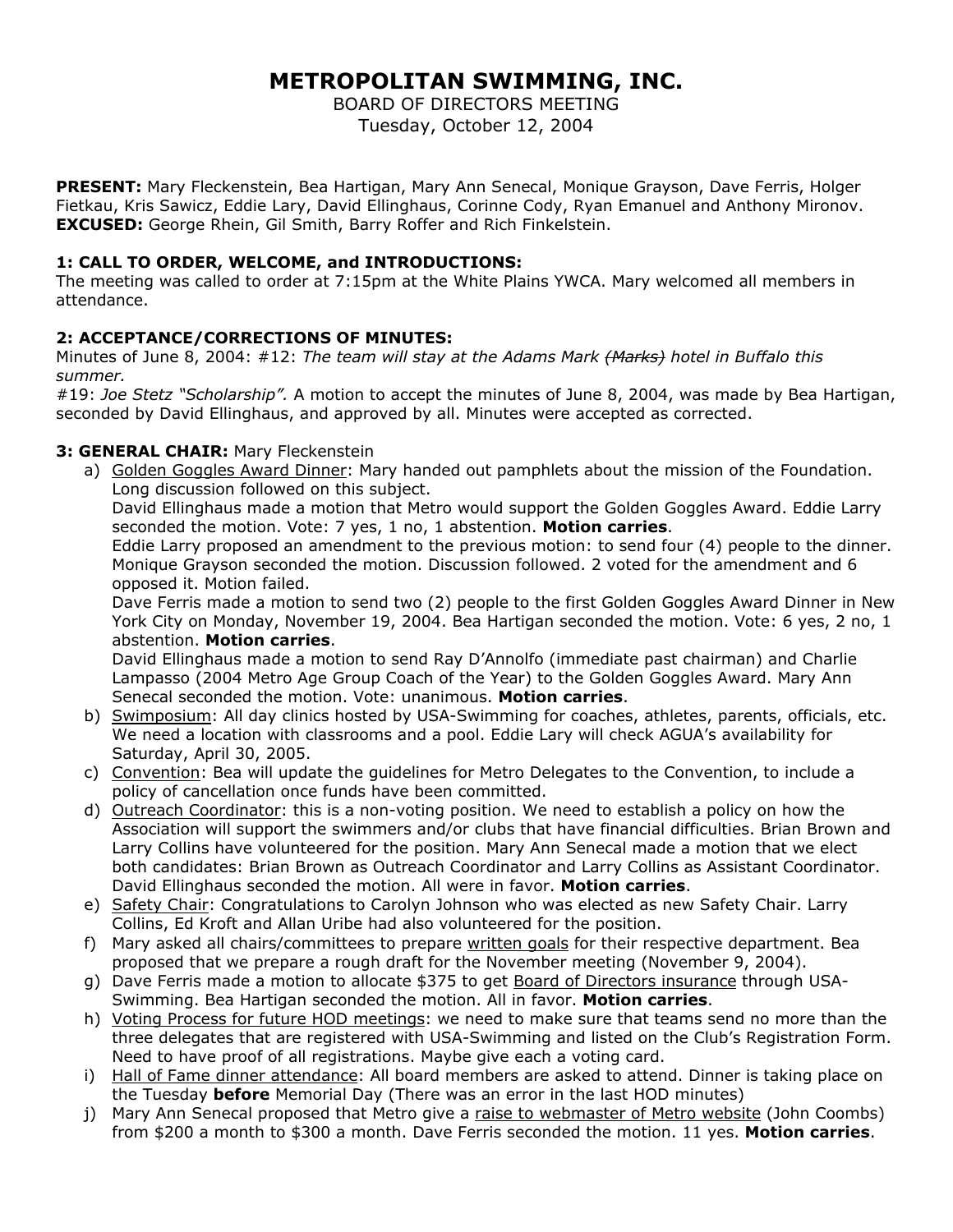# **4: TREASURER'S REPORT:** MaryAnn Senecal

Mary Ann presented her report from  $9/1/04 - 10/10/04$ . Not too much money came in during this short period.

# **5: FINANCE CHAIR:** George Rhein

George was unable to attend the meeting. The balance of the investment is \$203,124.37 as of 9/1/04.

# **6: ADMINISTRATIVE VICE CHAIR:** Bea Hartigan

- The Senior Mets notice must include a note stating that Swimmers with Disabilities that have qualified for the Disability Championships are allowed to swim those events at Senior Mets.
- Bea requested to add a Budget line for Metropolitan Open Water Championships (two 5K and Age Group).
- Spring Sectionals: who exactly bid on the meet?
- Lehman College: we need to talk about charge for food at Senior Mets and Zone Qualifier meets.
- Postage meter for office. We need more info on this subject.
- Correction for the HOD Minutes from September 26: New Club Leadership program: New Clubs are **required** recommended to attend one meeting.

## **7: OFFICIALS CHAIR:** Holger Fietkau and Kris Sawicz

- If Kathie Weisberg has problems she must contact officials or Bea Hartigan.
- Send officials expiration dates to Jamie Pfister
- Officials that have not met their recertification requirements must be notified now that they will not be certified after December 31, 2004. Letter must make it clear.
- Registrations for 2005 are online (at Forms).
- 2005 Joe Stetz Scholarship: 4 scholarships of \$500 each. Applications must go to Kris Sawicz. Deadline for applications is January 31, 2005.
- Officials are running certification and recertification clinics.
- Corinne Cody mentioned that it will be hard for officials on the last weekend of October because there are too many meets in the North that same weekend.
- We need to have a protocol about steps to take with certifications that expire.

#### **8: SENIOR CHAIR:** Dave Ferris

- Urgent need to request permits for meets being held at Eisenhower Park Aquatic Center. Eddie Lary and David Ellinghaus must pursue this now for JO's.
- There must be a meeting between Age Group Chair, Senior Chair and Technical Planning

#### **9: AGE GROUP CHAIR: Eddie Larry**

- Eddie is looking into new ways to order uniform for Zones.
- He will have a temporary agenda for the Swimposium by next meeting. Will also check for pools and permits

## **10: COACHES REPRESENTATIVE:**

Gil Smith was unable to attend the meeting.

#### **11: ATHLETES' REPRESENTATIVES:** Ryan Emanuel and Anthony Mironov

- Ryan is communicating with athletes. They would like to have a recreational committee to make Senior Mets and Zones more fun, for example music at meets, optional apparel for Zones.
- They will introduce themselves as Athletes reps at meets.
- Both reps think that some of the athletes that attended the HOD meeting were too young to be there. They feel that athletes should be at least in high school to attend the meeting.
- Write a bio of all candidates for Junior Reps. Metro needs to establish concrete criteria of what's acceptable on posters as to not offend anyone.
- Ryan is working on nomination forms for Junior Reps candidates.
- Swimmers have volunteered to be on Senior, Age Group, Technical Planning and HOF committees.

# **12: ZONE TEAM COORDINATOR:**

Barry Roffer was unable to attend the meeting due to his father's illness.